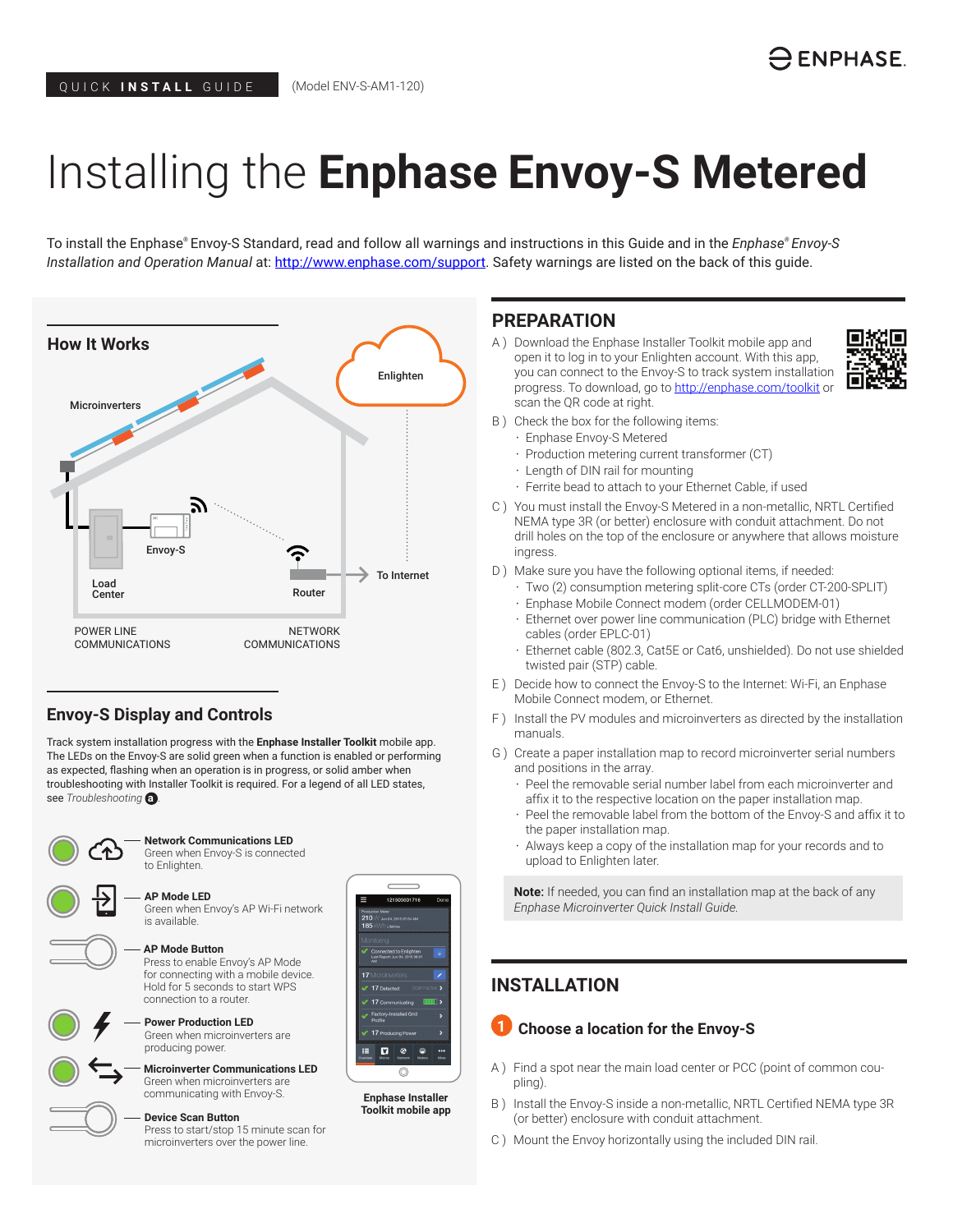# **Wire the Envoy-S for Power and Metering 2**

The Envoy-S uses terminal blocks for power and metering connections. One solid-core current transformer (CT) is provided for revenue grade production metering. Two optional split-core CTs can be used to provide consumption metering. You must create a protected route using conduit for the CT wires from the main load center to the Envoy-S. If you need to extend the wires, refer to the *Enphase Envoy-S Installation and Operation Manual* at: http://www.enphase.com/support.

**Note**: Because of variance in load center design and main power feed, there may not always be enough space to install consumption metering CTs.

- A ) Wire the Envoy-S for **power**
	- Use a 15 A maximum circuit breaker for the supply wiring.
	- Make sure supply wiring is 14 AWG copper rated at 75 degrees C or better
	- Locate the screw on the left side of the terminal block door, and loosen it with a screwdriver to unlock the door.
	- Flip open the terminal block door and wire the line and neutral conductors as shown. (Connect Line 1 to A, Line 2 to B, and Neutral to N.) Tighten to 5 in-lbs.

### B ) Install the CT for **production** metering

- Use **only** the CT that came with the Envoy-S. It is marked with the same serial number as the Envoy-S.
- Locate the arrow on the CT label.
- Connect the white wire to the "IA•" terminal. Tighten to 5 in-lbs.
- Connect the blue wire to the "IB•" terminal. Tighten to 5 in-lbs.
- Clamp the CT on Line 1 (matching Envoy's "A" voltage terminal) of the solar production circuit with the arrow pointing towards the load (away from the solar array).
- C ) Install CTs for **consumption** metering (optional)
	- Make sure that the main load center wires are de-energized until you have secured the CT wires in the terminal blocks.
	- Before running the CT wires through the conduit, use colored tape to mark one of the CTs and the free end of its wires.
	- For the marked CT wires, connect the white wire to "IA•" and the blue wire to "IA".
	- For the unmarked CT wires, connect the white wire to "IB•" and the blue wire to "IB".
	- Tighten all connections to 5 in-lbs.
	- Clamp the marked CT on the load center feed wire Line 1 (matching the Envoy's "A" voltage terminal) with the CT arrow pointing toward the load (away from the grid).
	- Clamp the unmarked CT on the load center feed wire Line 2 (matching the Envoy's "B" voltage terminal) with the CT arrow pointing toward the load (away from the grid).

# **Energize the Envoy-S 3**

- A ) Close the terminal block door, and secure it with the screw.
- B ) Turn on the circuit feeding the Envoy-S.
- C ) All four LEDs flash amber during boot up (approximately 3 minutes). When boot up is complete, the Microinverter Communications LED  $\hookrightarrow$ lights solid amber, indicating that microinverters are not yet detected.

#### **Detect Microinverters 4**

Use one of the following methods to detect microinverters.

## **Method A // Provision microinverters with Installer Toolkit**

Use the Installer Toolkit mobile app to configure the Envoy-S with the serial numbers of the installed microinverters.

- A ) Launch Installer Toolkit and tap **View Systems.**
- B ) Select the system you are working with, or tap **[+]** to add a system.
- C ) Connect to the Envoy-S with your mobile device as described in the note on top of the next page.
- D ) Return to Installer Toolkit. If the serial number for the Envoy-S you are installing is not displayed on the System Overview screen, tap the **[+]** next to the word "Envoys". When the app displays the serial number of the Envoy-S, tap it to add it to the system.



## **(See last page for enlargement of this diagram)**



**DANGER!** Risk of electrocution! Do not install CTs when current is flowing in the sensed circuit. Do not energize the sensed circuit until the CT wires are installed in the terminal block.

**Note**: When installing CTs, it is important to match CT and sense voltage phases. Be sure to consistently identify the two AC lines at three points: the main load center feed, the Envoy, and the solar production circuit breaker. Wire colors (typically black and red) may not always consistently identify conductors. If in doubt, use a multimeter to check.

- E ) Create the arrays and scan the serial numbers from the installation map as instructed by the *Installer Toolkit Operation Manual* at http://www.enphase.com/support.
- F ) Tap the **Connect** button. This provisions the scanned microinverters on the Envoy-S.
- G ) When prompted, confirm the number of microinverters that you installed.

The Microinverter Communications LED lights solid green if all of the provisioned devices are communicating or solid amber if any devices are not communicating.

## **Method B // Discover microinverters with Installer Toolkit**

Use the Installer Toolkit mobile app to set the number of microinverters the Envoy-S should search for on the power line.

- A ) Connect to the Envoy-S with your mobile device as described in the note on top of the next page.
- B ) Launch Installer Toolkit and tap **Connect to an Envoy.**
- C ) When prompted, enter the number of microinverters that you installed.
- D ) When prompted to start a device scan, tap **OK**.

The Microinverter Communications LED flashes green while scanning. It lights solid green when all of the microinverters you installed are communicating or solid amber if any devices are not communicating.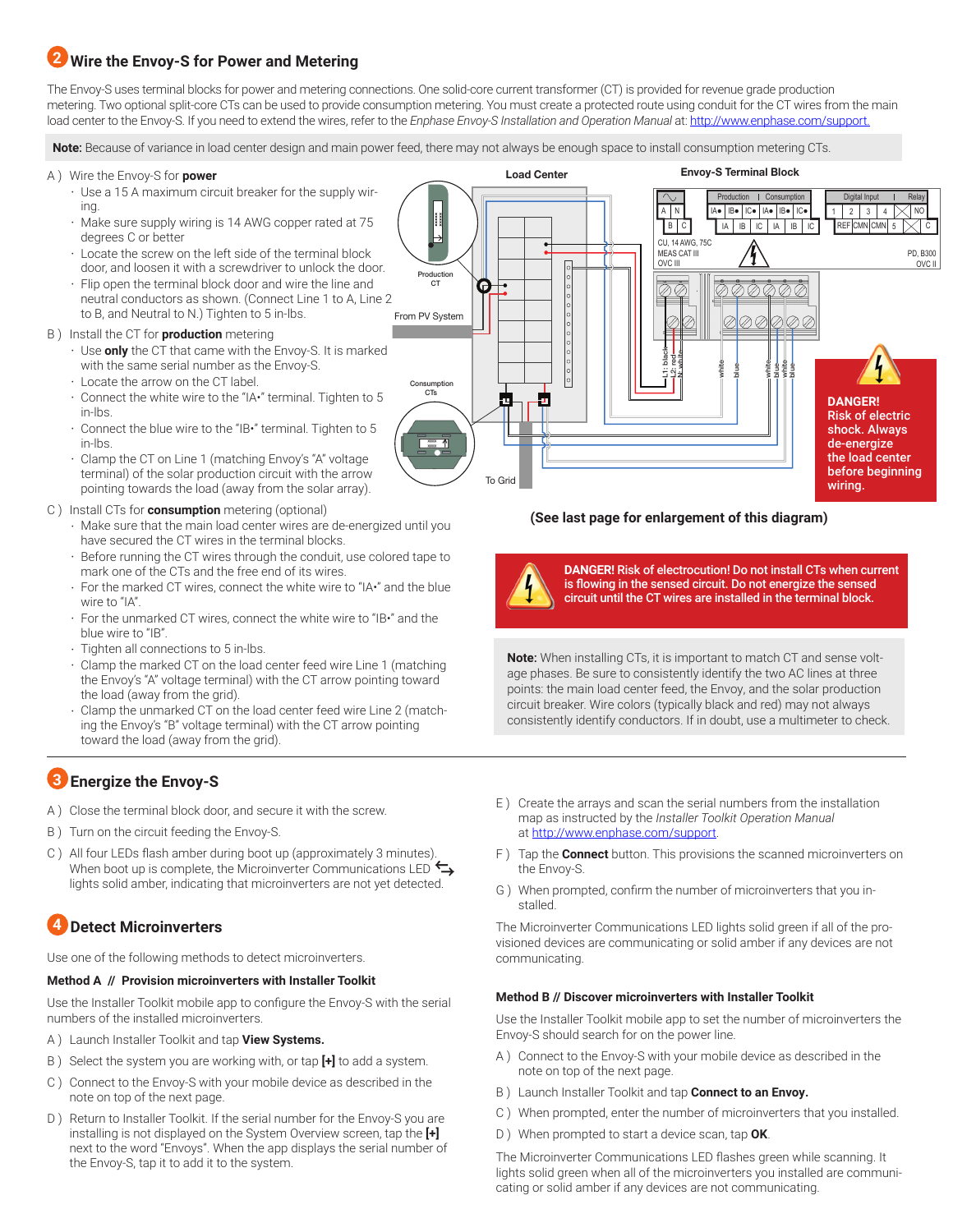#### **Note**: **Connecting to Envoy-S with a Mobile Device**

The Envoy's AP (Access Point) Wi-Fi network allows you to connect your mobile device to the Envoy-S. The AP Mode LED  $\frac{1}{2}$  lights solid green when the network is available.

- On the Envoy-S, if the AP Mode LED is not lit, press the AP Mode button.
- On your mobile device, go to Settings and join the Wi-Fi network "Envoy\_nnnnnn" (where "nnnnnn" represents the final six digits of the Envoy serial number).

#### **Method C // Discover microinverters with the Envoy-S**

If you are not using the Installer Toolkit app, press the Device Scan button on the Envoy-S. With this method, the Envoy searches the power line for 15 minutes, but does not know how many microinverters it should discover.

The Microinverter Communications LED flashes green for 15 minutes while scanning. At the end of the scan, it lights solid green if at least one microinverter was discovered or solid amber if no microinverters were discovered (or if any discovered microinverter stops communicating).

#### **With all methods**

If the Microinverter Communications LED remains solid amber, see *Troubleshooting* **b** .

## **Verify System Configuration 5**

While still connected to the Envoy-S with Installer Toolkit, check the Envoy Overview screen for the following:

- A ) Confirm that the expected number of devices are detected, communicating and producing power.
- B ) If your system is in Hawaii or in another region that does not use the **Factory-Installed Grid Profile**, tap the **Grid Profile** row on the Envoy Overview screen to select and apply a grid profile to the microinverters. On the Envoy Overview screen, check that the new profile is set on all the microinverters. This may take up to 5 minutes.
- C ) Tap the **Meters** button and check that Production Metering is enabled .
- D ) If you installed consumption metering CTs, tap the **>** to the right of **Consumption Meter.** 
	- If the consumption CTs are on a circuit that solar production flows through, leave the type set to **Net,** If not change the type to **Total.**
	- Tap **Enable Consumption Meter.**

E ) Return to the Envoy Overview screen and verify the meter reading(s).

If you used Installer Toolkit to detect microinverters, the Power Production LED  $\bigtriangledown$  lights solid green when all expected microinverters are producing power. If you did not use Installer Toolkit, it lights solid green if all communicating microinverters are producing power. It flashes green when microinverters are upgrading. Check Installer Toolkit for production status details. If the Power Production LED remains solid amber, see *Troubleshooting* **c** .

## **6** Connect to Enlighten



**WARNING:** Do not remove power from the Envoy-S if the LEDs are flashing green. This indicates that a software upgrade is in progress.

This section describes using the Envoy-S integrated Wi-Fi or the Mobile Connect modem. For information about using Ethernet PLC bridges, refer to the *Enphase Envoy-S Installation and Operation Manual* at: http://www.enphase.com/support.

#### **Method A // Integrated Wi-Fi**

Requires a wireless router with an Internet connection.

A ) On the Envoy-S, verify that no Ethernet cable is plugged into the RJ45 port.

B ) If the router supports WPS, press and hold the WPS button on the wireless router for a few seconds. On most routers, a WPS indicator begins flashing.



C ) If you are using the Installer

Toolkit mobile app, tap the **Network** button, tap **Wi-Fi,** and then tap your network from the list of available networks. If the wireless router does not support WPS, you may be prompted to enter a password.

If you are not using the Installer Toolkit mobile app, initiate a WPS connection by pressing and holding the Envoy-S AP Mode button for 5 seconds.

The Network Communications LED  $\bigcirc$  begins flashing green. Within three minutes the Network Communications LED lights solid green, indicating a successful connection to Enlighten. If the Network Communications LED remains off or lights solid amber, see *Troubleshooting* **d** *.*

#### **Method B // Enphase Mobile Connect Modem**

(Order CELLMODEM-01 separately)

- A ) Connect the antenna to the antenna connector (marked CELL) on the modem.
- B ) Mount the modem as described in the *Enphase Mobile Connect Installation Guide*.
- C ) First, connect the USB cable to the IQ Envoy and then connect the mini-USB connector to the modem. If receiving power from the IQ Envoy, the modem power LED lightss.



Within three minutes the Network Communications LED lights solid green, indicating a successful connection to Enlighten. If the Network Communications LED remains off or lights solid amber, see Troubleshooting in the *Enphase Mobile Connect Installation Guide*.

# **7** Send System Summary Report

When you have completed your system setup, you can generate and email a summary report.

- A ) From Installer Toolkit, tap **Done** in the upper-right corner of the screen to disconnect from the Envoy. Installer Toolkit will ask if you want to view a summary report.
- B ) Tap **View Report.** The report displays Envoy and system information with a list of microinverter serial numbers, their last power reports, and information about the grid profile applied to the microinverters.
- C ) Tap  $\mathbf{\Sigma}$  to email the report to your office as a record of successful system installation or to the utility for evidence of grid profile settings.

## **ACTIVATE MONITORING**

Register the Envoy-S in Enlighten (https://enlighten.enphaseenergy.com).

#### **Method A // If the Envoy-S is associated with a system in Installer Toolkit**

- A ) On your mobile device, go to Settings and disconnect from the Envoy's Wi-Fi network.
- B ) Return to the Installer Toolkit app and tap the **Sync** button on the System Overview screen.
- C ) When you have access to a computer, log in to Enlighten and select the system name from the Activation List on the dashboard.
- D ) From the activation form, open Array Builder.

If you used Installer Toolkit to build arrays and scan microinverter serial numbers, the array(s) are built—make any necessary adjustments in Array Builder.

If you did NOT use Installer Toolkit to build arrays and scan microinverter serial numbers, create the virtual array in Array Builder using the installation map as your reference. (You may need to wait if the microinverters have not yet reported to Enlighten.)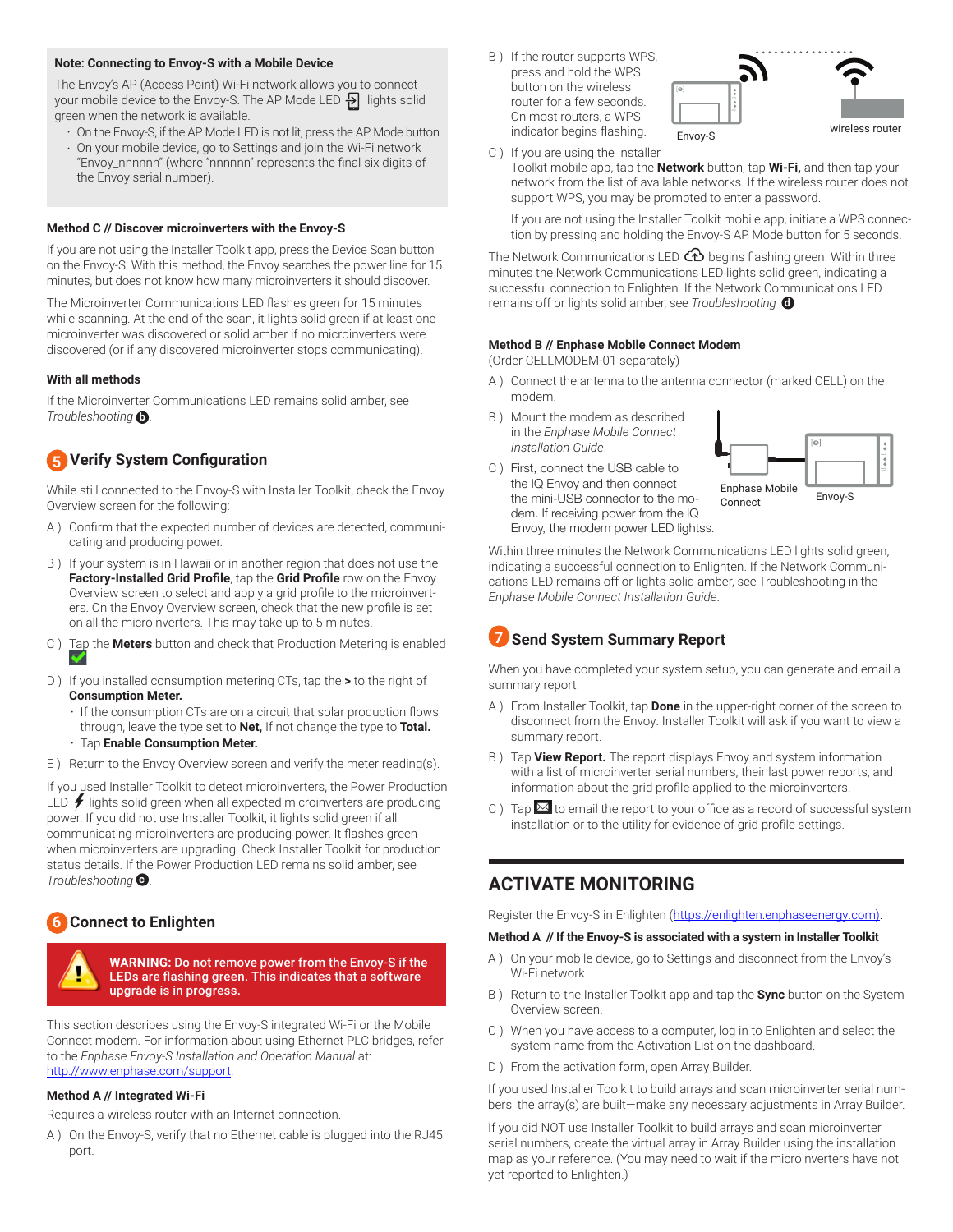## **Method B // If the Envoy-S is NOT associated with a system in Installer Toolkit**

- A ) Log into Enlighten and click **Add a New System** from the dashboard.
- B ) Enter the System, Installer, Owner, and Location information.
- C ) Enter the Envoy serial number.
- D ) Click **Save** to submit the form.
- E ) After the microinverters have reported to Enlighten, open Array Builder from the activation form, and create the virtual array, using the installation map as your reference.

# **Safety and Advisory Symbols**

| <b>DANGER:</b> This indicates a hazardous situation, which if not avoided, will<br>result in death or serious injury.                                                                               |  |  |
|-----------------------------------------------------------------------------------------------------------------------------------------------------------------------------------------------------|--|--|
| <b>WARNING:</b> This indicates a situation where failure to follow instructions<br>may be a safety hazard or cause equipment malfunction. Use extreme<br>caution and follow instructions carefully. |  |  |
| <b>NOTE:</b> This indicates information particularly important for optimal<br>system operation. Follow instructions carefully.                                                                      |  |  |

## **Safety Instructions**

| <b>DANGER:</b> Risk of electric shock. Risk of fire. Do not attempt to repair the<br>Envoy-S; it contains no user-serviceable parts. Tampering with or open-<br>ing the Envoy-S will void the warranty. Warranty void if cover removed. If<br>the Envoy-S fails, contact Enphase Customer Support for assistance<br>(enphase.com/en-us/support/contact). |  |
|----------------------------------------------------------------------------------------------------------------------------------------------------------------------------------------------------------------------------------------------------------------------------------------------------------------------------------------------------------|--|
| <b>DANGER:</b> Risk of electrocution! Do not install CTs when current flowing<br>in the sensed circuit. Do not energize the sensed circuit until the CT wires<br>are installed in the terminal block.                                                                                                                                                    |  |
| <b>DANGER:</b> Risk of electric shock. Do not use Enphase equipment in a<br>manner not specified by the manufacturer. Doing so may cause death or<br>injury to persons, or damage to equipment.                                                                                                                                                          |  |
| <b>DANGER:</b> Risk of electric shock. Be aware that installation of this<br>equipment includes risk of electric shock. If you wire the Envoy-S at the<br>subpanel, always de-energize the subpanel before beginning.                                                                                                                                    |  |
| <b>DANGER:</b> Risk of electric shock. Risk of fire. Only qualified personnel<br>should troubleshoot, install, or replace the Envoy-S.                                                                                                                                                                                                                   |  |
| <b>DANGER:</b> Risk of electric shock. Risk of fire. Do not wire unused termi-<br>nals or terminal blocks on the Envoy-S.                                                                                                                                                                                                                                |  |
| <b>WARNING:</b> Before installing or using the Envoy-S, read all instructions<br>and cautionary markings in the technical description and on the Envoy-S.                                                                                                                                                                                                |  |
| WARNING: Risk of equipment damage. If installing the Envoy-S in an<br>enclosure, choose area for installation where ambient temperature does<br>not exceed 46° C (115° F).                                                                                                                                                                               |  |
| <b>NOTE:</b> Perform all electrical installations in accordance with all local<br>electrical codes and the National Electrical Code (NEC), ANSI/NFPA 70.                                                                                                                                                                                                 |  |
| <b>NOTE:</b> To ensure optimal reliability and to meet warranty requirements,<br>the Enphase Envoy-S must be installed according to the instructions in<br>this manual.                                                                                                                                                                                  |  |

FCC Statement: This equipment has been tested and found to comply with the limits for a Class B digital device, pursuant to part 15 of the FCC Rules. These limits are designed to provide reasonable protection against harmful interference in a residential installation. This equipment generates, uses and can radiate radio frequency energy and, if not installed and used in accordance with the instructions, may cause harmful interference to radio communications. However, there is no guarantee that interference will not occur in a particular installation. If this equipment does cause harmful interfer-ence to radio or television reception, which can be determined by turning the equipment off and on, you are encouraged to try to correct the interference by one or more of the following measures:

- Reorient or relocate the receiving antenna. - Increase the separation between the equipment and the receiver.

- Connect the equipment into an outlet on a circuit different from that
- to which the receiver is connected. Consult the dealer or an experienced radio/TV technician for help.

Changes or modifications not expressly approved by the party responsible for compliance may void the user's authority to operate the equipment.

This Class B digital apparatus complies with Industry Canada ICES-003.

# **Troubleshooting**



| <b>LED</b>                             | <b>State</b>                | Description                                                                        |
|----------------------------------------|-----------------------------|------------------------------------------------------------------------------------|
| All                                    | Flashing amber in unison    | The Envoy-S is booting up                                                          |
|                                        | Flashing green sequentially | Software upgrade in progress                                                       |
| ົ⁄∱່<br>Network<br>communica-<br>tions | Solid green                 | Communicating with Enlighten                                                       |
|                                        | Flashing green              | WPS connection in progress or the Envoy-S is<br>attempting to connect to Enlighten |
|                                        | Solid amber                 | Local network connection only                                                      |
|                                        | Off                         | No network connection                                                              |
| AP mode                                | Solid green                 | AP mode enabled:<br>Envoy Wi-Fi network available                                  |
|                                        | Off                         | AP mode disabled:<br>Envoy Wi-Fi network unavailable                               |
| 4<br>Power<br>production               | Solid green                 | All communicating microinverters are producing                                     |
|                                        | Flashing green              | Microinverter upgrade in progress                                                  |
|                                        | Solid Amber                 | At least one microinverter is not producing                                        |
|                                        | Off                         | Microinverters are not communicating<br>(low light or night time)                  |
| Microinverter<br>communica-<br>tions   | Solid Green                 | All microinverters are communicating                                               |
|                                        | <b>Flashing Green</b>       | Device scan in progress                                                            |
|                                        | Solid Amber                 | At least one microinverter is not communicating                                    |
|                                        | Off                         | Microinverters are not communicating<br>(low light or night time)                  |

# **b Microinverter detection issues**

If the Microinverter Communications LED  $\leftrightarrow$  lights solid amber, it may be a result of low light levels. If there isn't enough sunlight to power up the microinverters, they can't communicate with the Envoy.

If there is sufficient daylight for the microinverters to power up, the issue may be that the Envoy is having difficulty communicating over the power lines. To troubleshoot this issue:

- Check the Installer Toolkit mobile app to see which microinverters are not communicating.
- Check that the circuit breaker(s) for the PV array are in the "ON" position.
- Verify that the PV modules are connected to the microinverters.
- Verify the PV module DC voltage is within the allowable range for the microinverter.

# **c Power production issues**

If the Power Production LED  $\neq$  lights solid amber, check the Installer Toolkit mobile app to see which microinverters are not producing:

- If none of the microinverters are producing power, there may be a grid or wiring issue. First, verify that there is proper input voltage and frequency from the utility. Next, check the breaker and wiring, starting at the load center.
- If all of the non-productive microinverters are on the same branch, check the breaker and wiring starting at the junction box for the affected branch.
- If only one or scattered microinverters are not producing power, first check to see that the AC connectors are fully seated in the Engage Cable connectors. Next, check that each module is providing the required startup voltage for the microinverter (22V). A PV module that is failing or that is undersized may not generate enough power for AC conversion.

# **d Internet connection issues**

If you are using Wi-Fi and the Network Communications LED  $\bigoplus$  remains off:

- The WPS connection window may have timed out. Retry the connection steps. • Make sure that the broadband router is operational by checking that other devices at the site can access the network.
- Be aware that metal enclosures or obstructions impede wireless communication.
- If you cannot see your router or access point in the list on the Envoy, or cannot maintain a connection, it may be necessary to add a wireless repeater to extend the network range.

If you are using Wi-Fi and the Network Communications LED lights solid amber, make sure that the broadband router is connected to the Internet by checking that other devices at the site can access the Internet.

If you are using the Enphase Mobile Connect modem and the Network Communications LED remains off or lights solid amber, see Troubleshooting in the *Enphase Mobile Connect Installation Guide.*

For any connection method, you can troubleshoot network issues with the Installer Toolkit mobile app by tapping the Network button, then Diagnostic Tools.

If you replace the broadband router, configure the Envoy Wi-Fi settings for the new Wireless Network Name (SSID) and password.